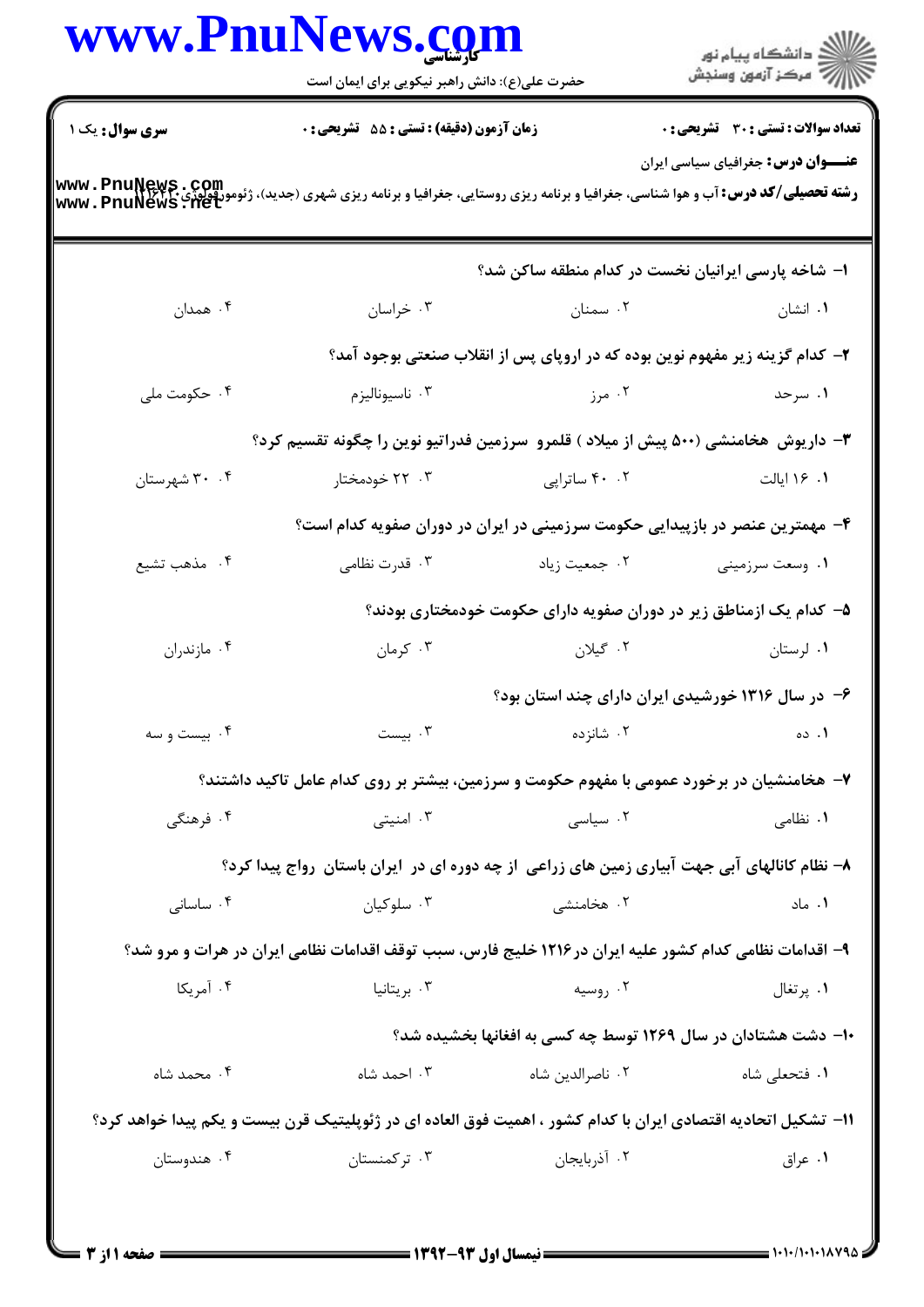|                        | حضرت علی(ع): دانش راهبر نیکویی برای ایمان است                                                                                                    |                     | ِ<br>∭ دانشڪاه پيام نور<br>∭ مرڪز آزمون وسنڊش                               |  |
|------------------------|--------------------------------------------------------------------------------------------------------------------------------------------------|---------------------|-----------------------------------------------------------------------------|--|
| <b>سری سوال : ۱ یک</b> | زمان آزمون (دقیقه) : تستی : 55 آتشریحی : 0                                                                                                       |                     | <b>تعداد سوالات : تستی : 30 - تشریحی : 0</b>                                |  |
|                        | <b>رشته تحصیلی/کد درس:</b> آب و هوا شناسی، جغرافیا و برنامه ریزی روستایی، جغرافیا و برنامه ریزی شهری (جدید)، ژئومورفولوژی<br>www . PnuNews . Het |                     | <b>عنـــوان درس:</b> جغرافیای سیاسی ایران                                   |  |
|                        |                                                                                                                                                  |                     | 12- بزرگترین و مهمترین انبار انرژی دنیا کجاست؟                              |  |
| ۰۴ حوزه کارائیب        | ۰۳ دریای شمال                                                                                                                                    | ٠٢ خليج فارس        | ۰۱ دریای عمان                                                               |  |
|                        |                                                                                                                                                  |                     | ۱۳– کدام یک از خطوط لوله نفت به پترولاین معروف است؟                         |  |
| ۰۴ عراق به ترکیه       | ۰۳ شيبه امارات                                                                                                                                   | ۰۲ الحسا-مکلا       | ٠١ ماوراي عربستان                                                           |  |
|                        | ۱۴- کدام مفهوم زیر در سال ۱۹۹۱ و در روزهای پایانی عمر بلوک شرق (کمونیزم) جانشین اصطلاح "دنیای آزاد" شد؟                                          |                     |                                                                             |  |
| ۰۴ نظام نوین محلی      | ۰۳ جامعه جهانی                                                                                                                                   | ۰۲ نظام منطقه ای    | ٠١. جامعه بين المللي                                                        |  |
|                        | ۱۵– کدامیک از عوارض و پدیده های جغرافیایی زیر مرزهای خشکی طبیعی بین دو کشور و یا استان را تعیین می کنند؟                                         |                     |                                                                             |  |
|                        | ۰۲ کوه ها و دره ها و رودها                                                                                                                       |                     | ۰۱ علایم سیم کشی و ستون ها و دیوارها                                        |  |
|                        | ۰۴ فلات قاره مجاور خشکی ها                                                                                                                       |                     | ۰۳ از طریق آبهای کرانه ای اقیانوس ها                                        |  |
|                        | ۱۶- وجود جزایر فارسی و عربی، سبب پیچیدگی ترسیم مرز دریایی ایران با کدام کشور شد؟                                                                 |                     |                                                                             |  |
| ۰۴ بحرين               | ۰۳ کويت                                                                                                                                          | ۰۲ قطر              | ۰۱ عربستان                                                                  |  |
|                        |                                                                                                                                                  |                     | <b>۱۷</b> - مرز تعیین شده بین ایران و عمان در کدام منطقه زیر تشکیل می گردد؟ |  |
| ۰۴ رودخانه اروندكنار   | ۰۳ سواحل دریای عمان                                                                                                                              | ۰۲ آبراهه تنگه هرمز | ٠١ سواحل خليج فارس                                                          |  |
|                        | ۱۸– نخستین جزیره ایرانی در خلیج فارس که مورد بهره برداری بریتانیا قرار گرفت کدام است؟                                                            |                     |                                                                             |  |
| ۰۴ تنب بزرگ            | ۰۳ ابوموسی                                                                                                                                       | ۰۲ کیش              | ۰۱ قشم                                                                      |  |
|                        |                                                                                                                                                  |                     | ۱۹- مرزهای ایران و افغانستان روی شاخه اصلی کدام رود قرار دارد؟              |  |
| ۰۴ اترک                | ارس ۲ $\mathfrak{r}$                                                                                                                             | ۰۲ هیرمند           | ۰۱ هريررود                                                                  |  |
|                        | +۲- در تعیین مرزهای دریایی ایران با کدام کشور منطقه خلیج فارس، همه جزایر دو کشور مورد توجه قرار گرفته اند؟                                       |                     |                                                                             |  |
| ۰۴ عمان                | ۰۳ عربستان                                                                                                                                       | ۰۲ کويت             | ۰۱ بحرين                                                                    |  |
|                        | <b>۲۱</b> - مرز دریایی کشور بحرین در خلیج فارس در کدام سمت جغرافیایی ایران قرار گرفته است؟                                                       |                     |                                                                             |  |
| ۰۴ سواحل شمالی         | ۰۳ کرانه های جنوبی                                                                                                                               |                     | ۰۱ کرانه های غربی مسلم سواحل شرقی .                                         |  |
|                        |                                                                                                                                                  |                     | <b>۲۲</b> - کدام کشور جزو کشورهای همکرانه با دریای خزر است؟                 |  |
| ۰۴ گرجستان             | ۰۳ آذربایجان                                                                                                                                     | ۰۲ قرقیزستان        | ۰۱ ازبکستان                                                                 |  |